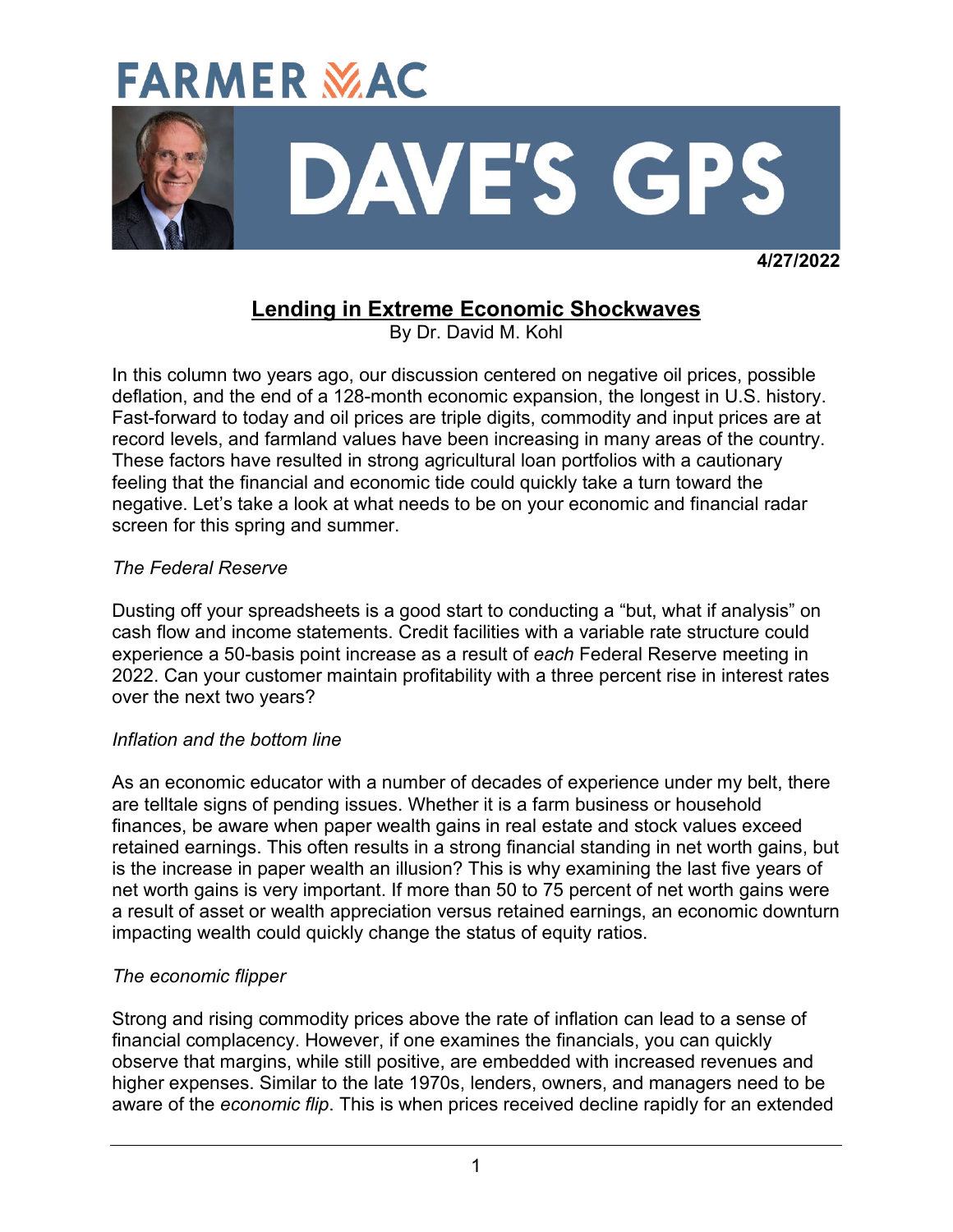### **Lending in Extreme Economic Shockwaves 4/27/2022** By: Dr. David M. Kohl

period of time and costs remain elevated or, in some cases, actually increase. There is usually an 18-to-24-month period of margin compression or negative margins on income statements and cash flows. Producers who are most vulnerable are the ones who are locked into long-term fixed costs such as land rents, contracts, and intermediate and long-term debt commitments which reduces agility and the ability to withstand financial shockwaves. These issues are often commodity specific. For example, the livestock industry is currently very vulnerable due to increased feed costs. However, any industry or enterprise can show vulnerability if markets or cost structures quickly change due to macroeconomic events.

## *Financial chokepoint*

Whether it is a nation, industry, business, or personal household, the financial chokepoint is often liquidity. For example, Russia recently scrambled to meet interest payments on bond debt and risked default on those bonds. China's crackdown on real estate developers through increased regulation and oversight has resulted in a real estate recession. Real estate drives nearly 30 percent of the Chinese economy.

The Great Recession of 2008 to 2009 was impacted by the lack of financial liquidity in real estate developers and households. This created issues for agricultural lenders, who held loans on farm real estate that was in development or transition.

The pandemic quickly exposed people who lacked household financial liquidity. In this case, they were lucky that generous unemployment and stimulus checks from the government bailed them out.

The question becomes, do you receive an annual or a "living" financial statement from your customers to quickly assess their financial condition? "Living" financial statements refer to those that are examined more often and used in management decision making. Unfortunately, the recent government checks paid to businesses and households have resulted in complacent behavior. Quickly taking ownership of financials will be a character and management attribute that will need to be highlighted in loan committees, credit analyses, and loan narratives.

## *Positioning for the economic flipper*

While many of you reading this column are very comfortable with debt to asset and overall equity levels, the top half of the balance sheet needs to be scrutinized. What is the liquidity position? Is the current ratio greater than 1.5 to 1? Is working capital to expenses and working capital to revenue greater than 25 percent? Were profits used to build working capital or was equity used to refinance and create a liquidity cushion? Do your customers have the discipline to maintain liquidity reserves? How will long-term inflation, shortages, shocks in the marketplace, and weather impact the liquidity position? This is where a customer with a high financial and business IQ, while still vulnerable, is in a better position to weather the extremes and economic shockwaves.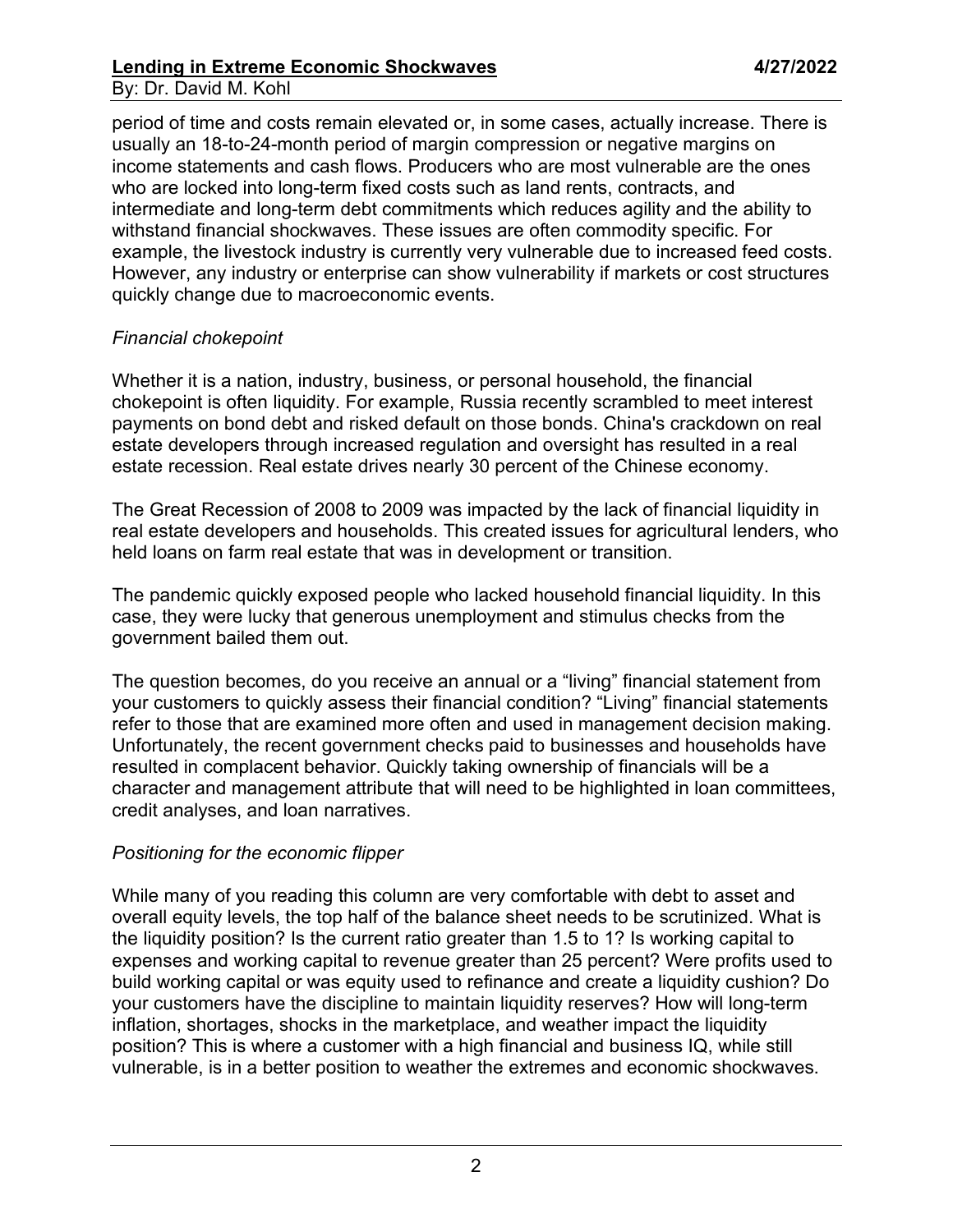Finally, be careful of the customer who feels that agriculture profits and prices are on a new plateau. Some individuals attending my recent speeches are commenting that prices cannot go down because the government will never let us fail. Lenders beware!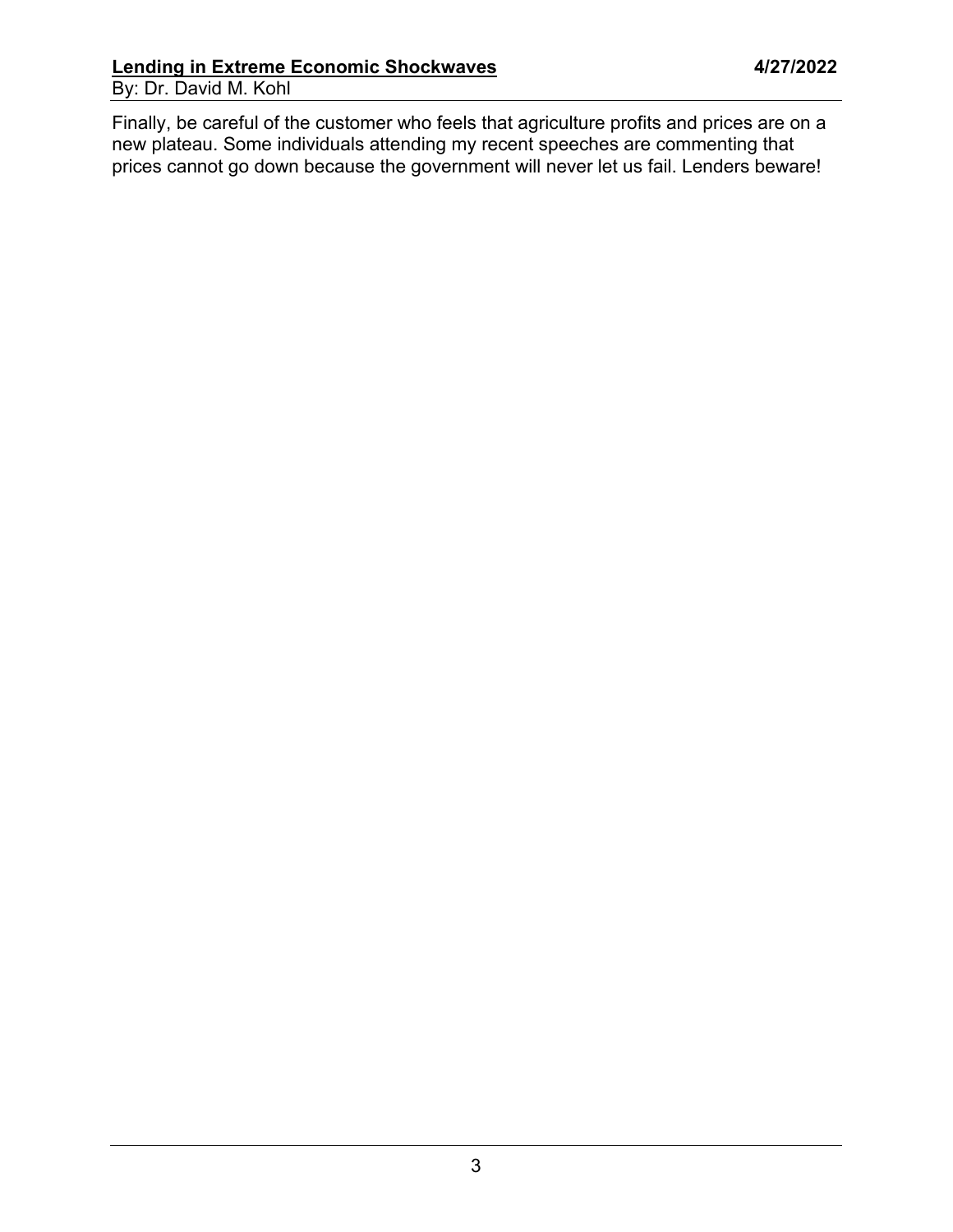#### Global and Domestic Economy

For this issue, the global and domestic economic analysis will be combined because they are intertwined. We will also focus on inflation.

Inflation is a major trend being experienced worldwide. Central banks in the United States, Canada, and across Europe are developing strategies such as interest rate increases and a rollback of monetary accommodation to put the genie of inflation back in the bottle. It is my opinion that the current inflationary period is more than a central bank issue and is a result of a convergence of events.

There is a lyric in the old song by the rock group Chicago that is very appropriate for the current inflationary times, that is inflation is, "A hard habit to break!" The convergence of trends has rocketed the Producer Price Index (PPI) to 11.2 percent, headline inflation which includes food and energy to 8.5 percent, and core inflation to 6.5 percent. These are the hottest readings since the early 1980s.

Supply chain issues are not likely to retreat as de-globalization continues to accelerate. Critical components used in the technology of many manufactured goods are produced in nations that are geopolitically at odds. For example, an extra 400 pounds of aluminum and 150 pounds of copper are used in electric vehicles when compared to fossil fuel powered automobiles. A large portion of these metals are mined in warring regions of the world and in China.

COVID-19 is working its way through the Chinese economy. Strict authoritarian policies have shut down 40 to 50 percent of the manufacturing industry and the effects are rippling throughout the global supply chains. Discontent is occurring in the populace, particularly in the larger cities. The strain on restaurants, goods, and services is slowing Chinese economic growth. The duration of the cycle will impact both exported and imported goods such as oil, food, and fiber products.

The Russo-Ukrainian War will have an impact on food and energy supplies both short and long-term. Ukraine is the breadbasket of Europe, in much the same way as the Midwest is for the United States. Production of agricultural goods in Ukraine is estimated to be down 20 to 40 percent and transportation and distribution infrastructure have been compromised both for the short and long-term.

Oil and energy will continue to be very volatile, not only as a result of the Russo-Ukrainian War, but Chinese economic growth and the global movement toward green energy and the disinvestment in fossil fuels. The supply and price of fertilizer and components like nitrogen, potash, and natural gas will be in question, particularly in 2023. This uncertainty will plague major agricultural regions and will result in higher food prices and transportation costs.

Of course, weather in major agricultural regions will need to be monitored. The Western U.S. is very dry as well as areas in the Southern Hemisphere. Mother nature could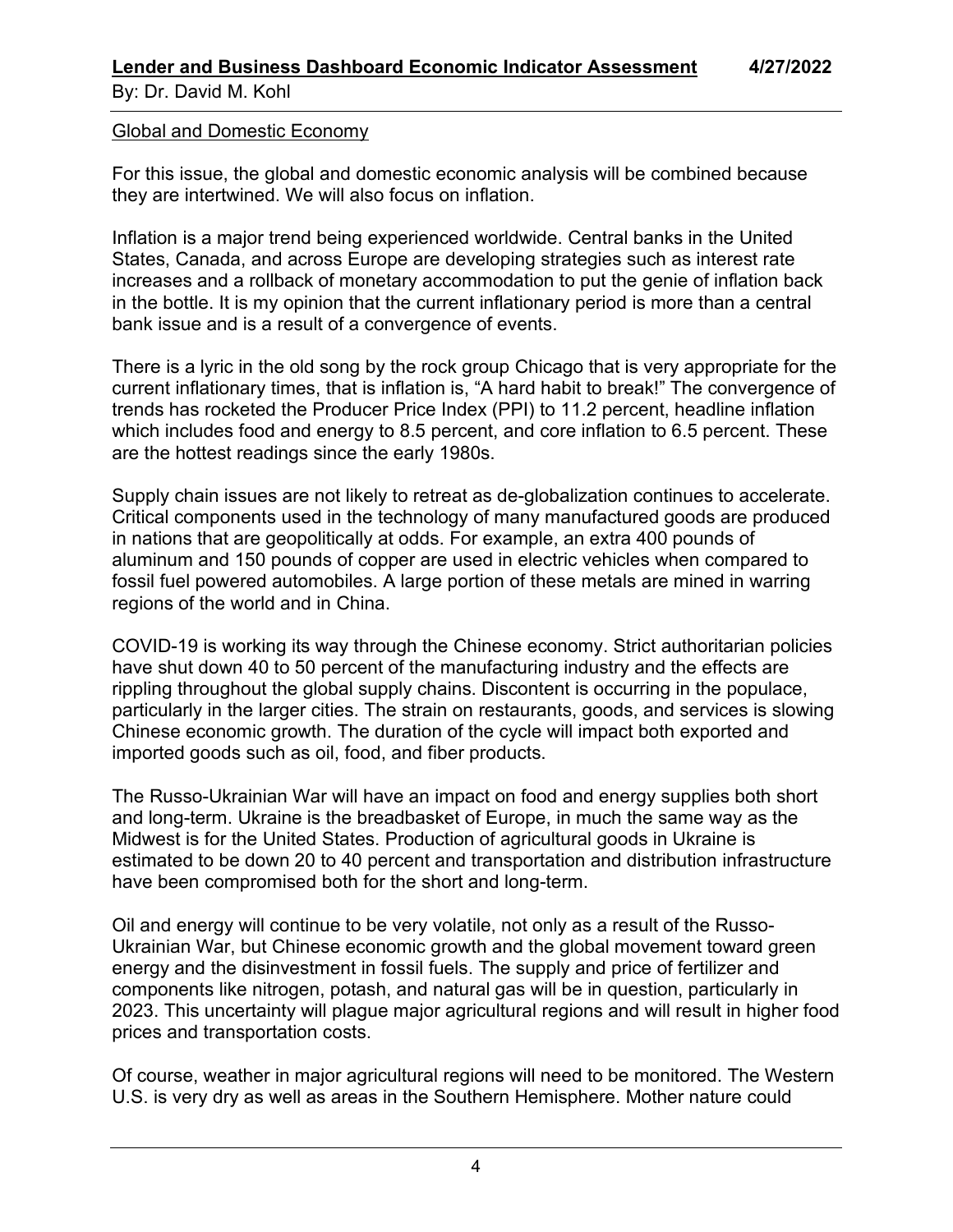potentially have a much bigger impact than any central bank action.

The saved government stimulus funds are now being spent in the service-based economy for hospitality, travel, goods, and services. This could elevate inflation well into 2023.

The labor force shortages and union contracts are creating inflationary cost structures for many businesses. Generally speaking, when unemployment is low, productivity declines as a result of less skilled workers in the workforce. This invariably results in inflation.

Finally, closely watch geopolitical strategies over the next six months. An emerging trend appears to be Western nations, or rich nations, versus authoritarian countries and emerging nations. This could create a whole new set of risks and outcomes for global trade, on which U.S. agriculture is very dependent. The Federal Reserve could increase interest rates similar to previous periods, which could yield similar results to the 1980s.

# *Leading indicators*

The Leading Economic Index (LEI) is still positive, and the diffusion index has remained above 50. The yield curve is inverting, which occurs when short-term rates exceed longterm rates. It will be interesting to see how quickly changes in interest rates will be observed in the leading economic indicators such as the LEI.

Oil prices have been tamed at around \$100 per barrel. This is the result of the opening of the strategic oil reserves, the ethanol mandate, and the slowing of the Chinese economy. The question becomes, at what duration and level of prices does reinvestment in fossil fuels occur?

The Purchasing Manager Index (PMI) is still above 50, which is indicative of a growing sector. However, this number is below 50 in many European nations. The Russo-Ukrainian War is impacting supply chains for many industries, but particularly for those that source components from Ukraine.

The U-3 and U-6 unemployment rates are at record low levels at 3.6 percent and 6.9 percent, respectively. However, some layoffs are starting to occur such as in the mortgage and banking sector which is now starting to feel the effects of rising interest rates.

Housing starts are still strong at greater than 1.5 million units annually. Closely watch this sector as prices are being reduced on 12 percent of homes nationwide as of this publication. Inflation is impacting real wages and affordability with interest rate increases. Closely observe these metrics in the latter half of 2022.

One of the leading economic indicators to watch closely will be the Index of Consumer Sentiment. Surprisingly, this number increased from the high 50s to the mid-60s.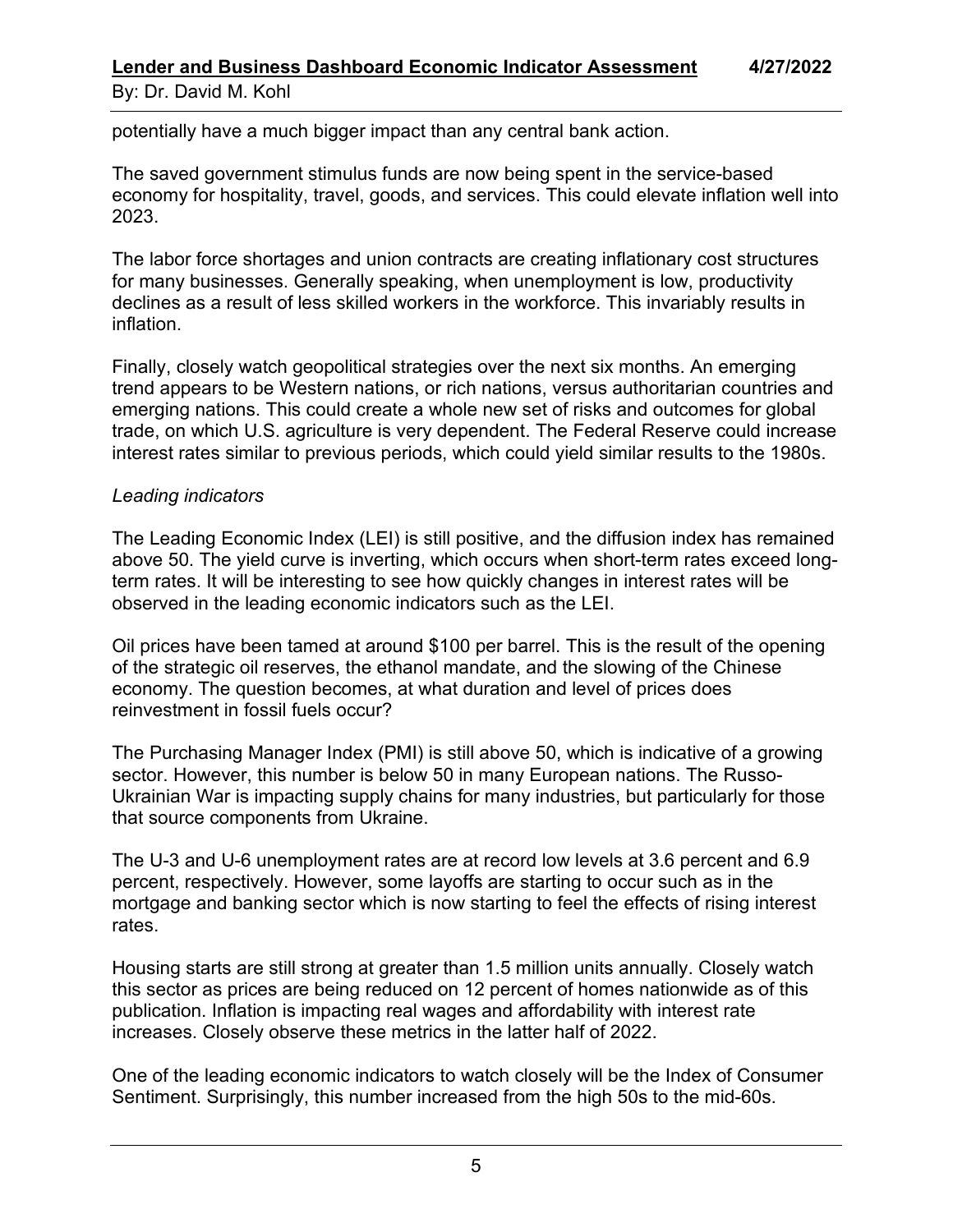## **Lender and Business Dashboard Economic Indicator Assessment 4/27/2022** By: Dr. David M. Kohl

However, this metric is still flashing red lights because consumer spending drives two thirds of the U.S. economy.

Factory utilization is still quite strong as many sectors are still experiencing strong demand and periodic shortages due to supply chain issues. Has inflation peaked? More importantly, our previous discussion in this article would suggest that it is not a question of inflation peaking, but for how long will inflation persist?

Lending and economic analysis will be both an art and science. Closely watch the numbers, but examine the practices and the character behind the financials, or the art. This can assist in identifying risks as well as business development opportunities.